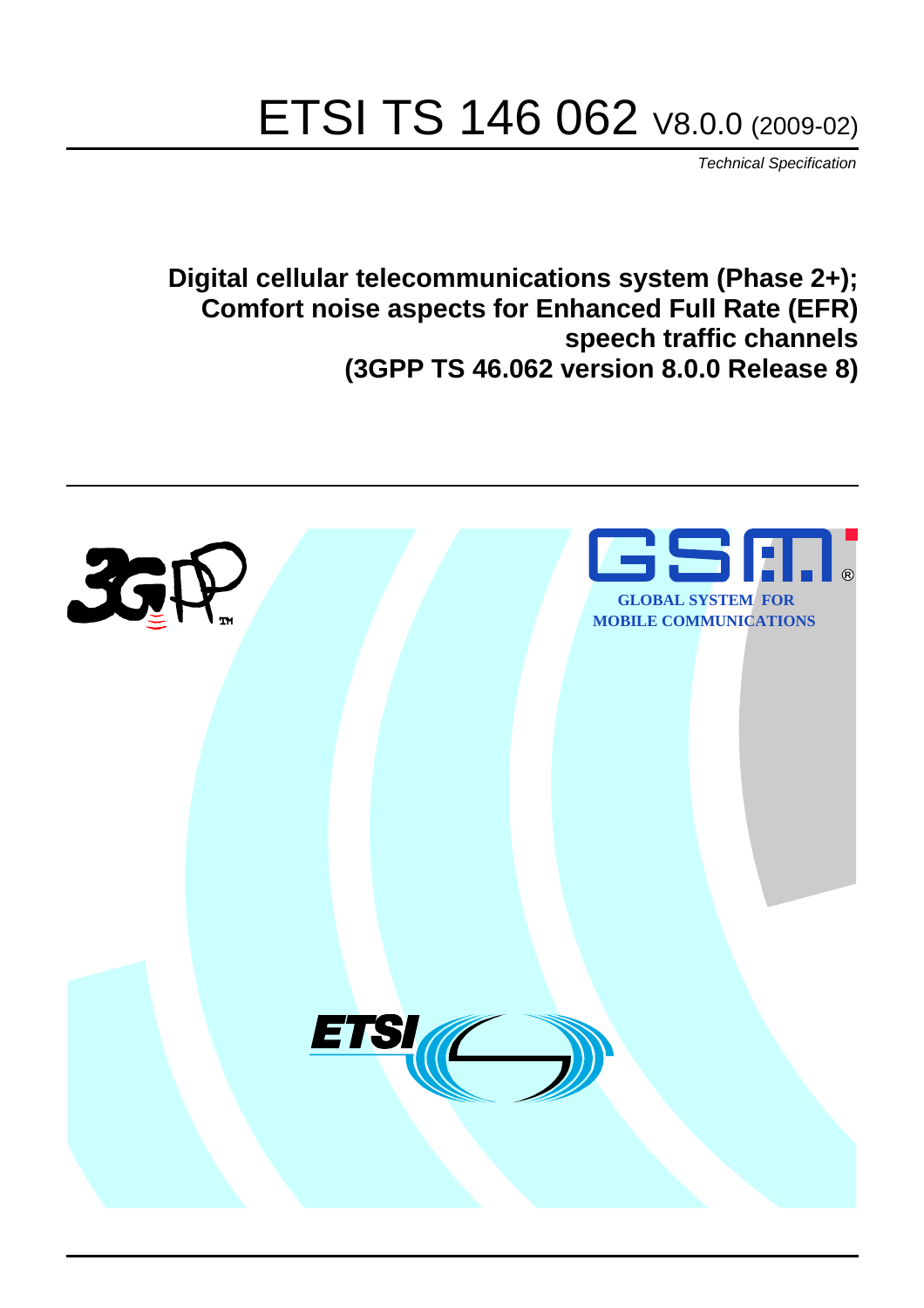Reference RTS/TSGS-0446062v800

> Keywords GSM

#### *ETSI*

#### 650 Route des Lucioles F-06921 Sophia Antipolis Cedex - FRANCE

Tel.: +33 4 92 94 42 00 Fax: +33 4 93 65 47 16

Siret N° 348 623 562 00017 - NAF 742 C Association à but non lucratif enregistrée à la Sous-Préfecture de Grasse (06) N° 7803/88

#### *Important notice*

Individual copies of the present document can be downloaded from: [http://www.etsi.org](http://www.etsi.org/)

The present document may be made available in more than one electronic version or in print. In any case of existing or perceived difference in contents between such versions, the reference version is the Portable Document Format (PDF). In case of dispute, the reference shall be the printing on ETSI printers of the PDF version kept on a specific network drive within ETSI Secretariat.

Users of the present document should be aware that the document may be subject to revision or change of status. Information on the current status of this and other ETSI documents is available at <http://portal.etsi.org/tb/status/status.asp>

If you find errors in the present document, please send your comment to one of the following services: [http://portal.etsi.org/chaircor/ETSI\\_support.asp](http://portal.etsi.org/chaircor/ETSI_support.asp)

#### *Copyright Notification*

No part may be reproduced except as authorized by written permission. The copyright and the foregoing restriction extend to reproduction in all media.

> © European Telecommunications Standards Institute 2009. All rights reserved.

**DECT**TM, **PLUGTESTS**TM, **UMTS**TM, **TIPHON**TM, the TIPHON logo and the ETSI logo are Trade Marks of ETSI registered for the benefit of its Members.

**3GPP**TM is a Trade Mark of ETSI registered for the benefit of its Members and of the 3GPP Organizational Partners. **LTE**™ is a Trade Mark of ETSI currently being registered

for the benefit of its Members and of the 3GPP Organizational Partners.

**GSM**® and the GSM logo are Trade Marks registered and owned by the GSM Association.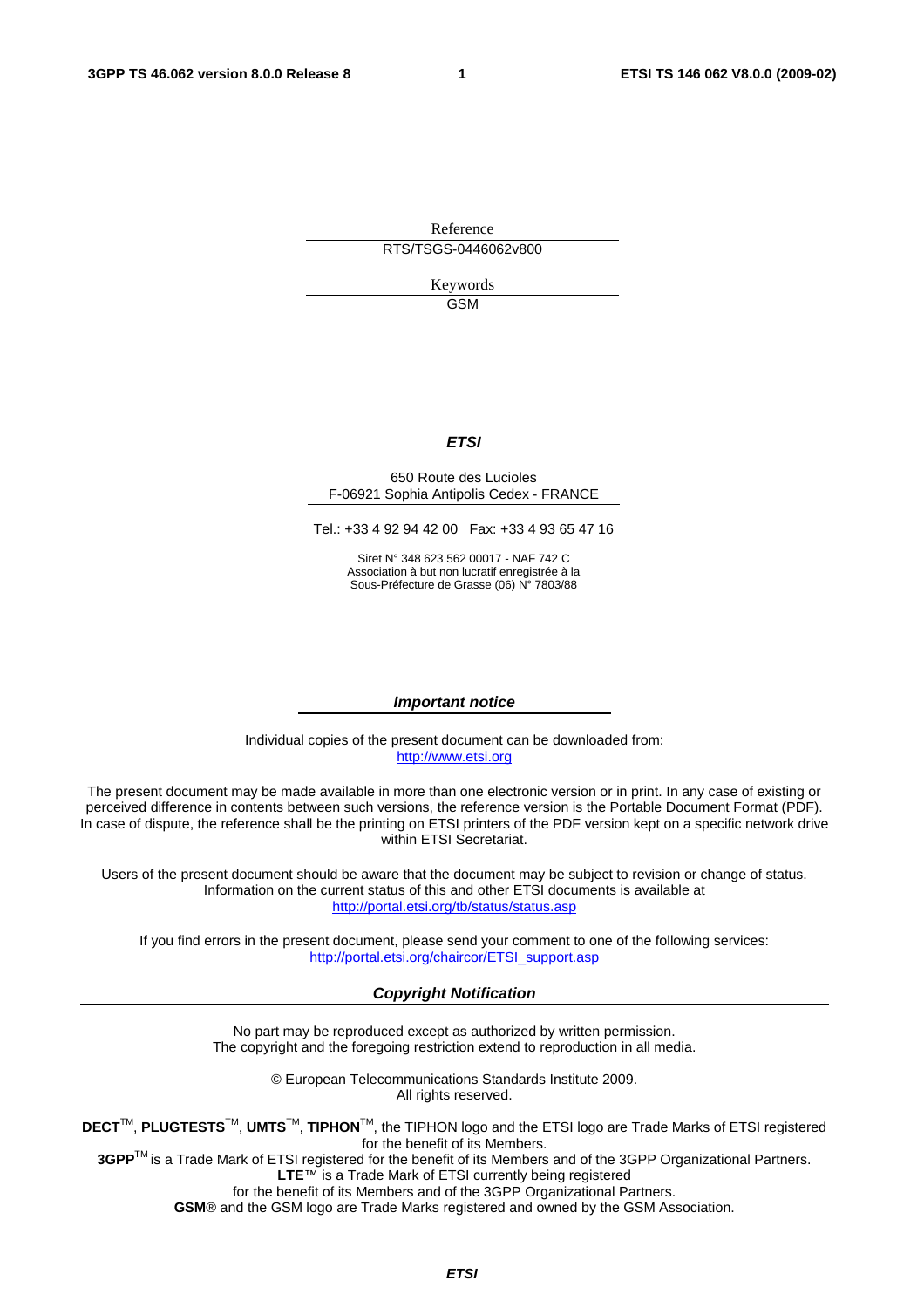### Intellectual Property Rights

IPRs essential or potentially essential to the present document may have been declared to ETSI. The information pertaining to these essential IPRs, if any, is publicly available for **ETSI members and non-members**, and can be found in ETSI SR 000 314: *"Intellectual Property Rights (IPRs); Essential, or potentially Essential, IPRs notified to ETSI in respect of ETSI standards"*, which is available from the ETSI Secretariat. Latest updates are available on the ETSI Web server ([http://webapp.etsi.org/IPR/home.asp\)](http://webapp.etsi.org/IPR/home.asp).

Pursuant to the ETSI IPR Policy, no investigation, including IPR searches, has been carried out by ETSI. No guarantee can be given as to the existence of other IPRs not referenced in ETSI SR 000 314 (or the updates on the ETSI Web server) which are, or may be, or may become, essential to the present document.

#### Foreword

This Technical Specification (TS) has been produced by ETSI 3rd Generation Partnership Project (3GPP).

The present document may refer to technical specifications or reports using their 3GPP identities, UMTS identities or GSM identities. These should be interpreted as being references to the corresponding ETSI deliverables.

The cross reference between GSM, UMTS, 3GPP and ETSI identities can be found under [http://webapp.etsi.org/key/queryform.asp.](http://webapp.etsi.org/key/queryform.asp)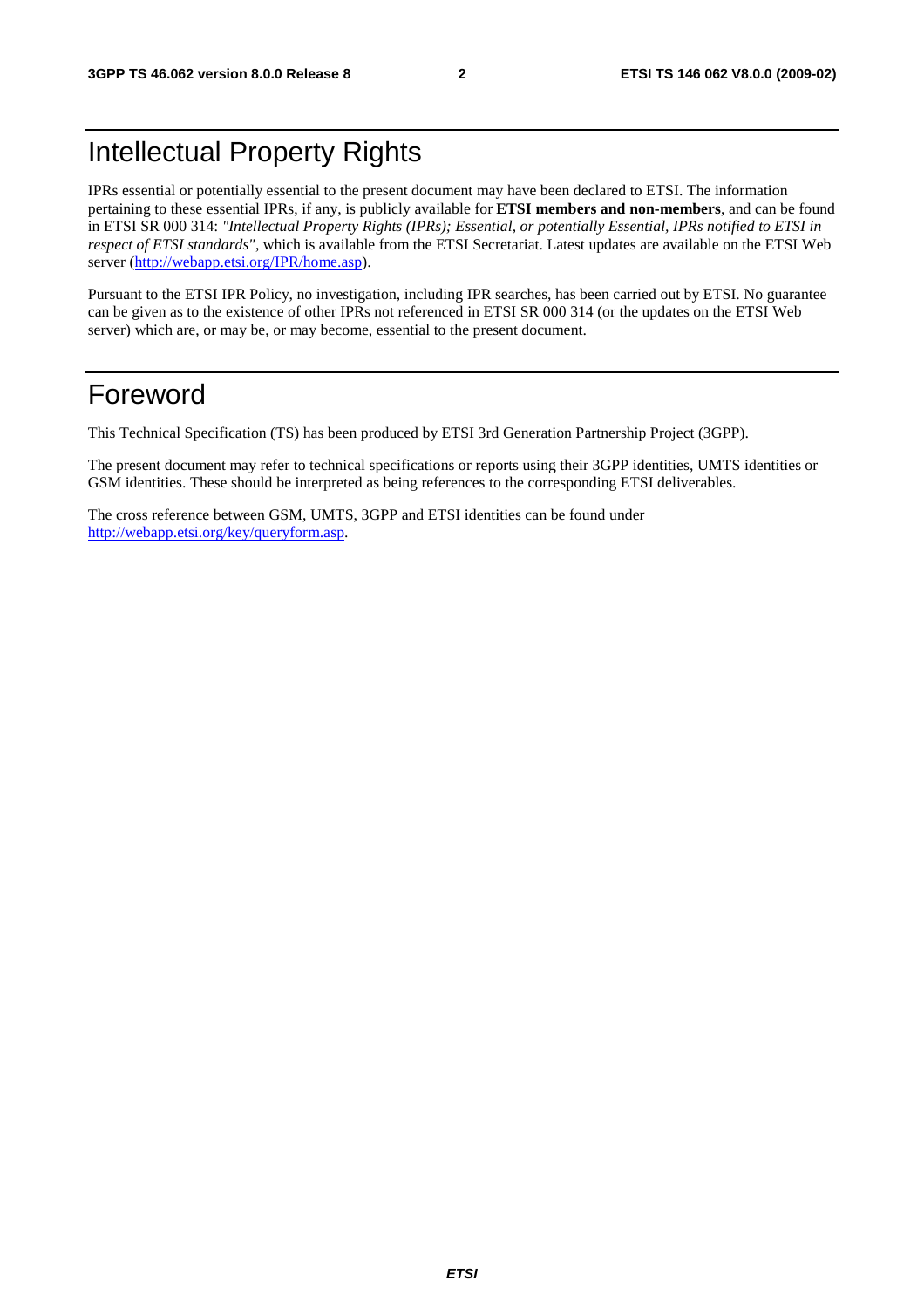$\mathbf{3}$ 

### Contents

| 1              |                               |  |
|----------------|-------------------------------|--|
| 2              |                               |  |
| 3              |                               |  |
| 3.1            |                               |  |
| 3.2            |                               |  |
| 3.3            |                               |  |
| $\overline{4}$ |                               |  |
| 5              |                               |  |
| 5.1            |                               |  |
| 5.2            |                               |  |
| 5.3            |                               |  |
| 6              |                               |  |
| 6.1            |                               |  |
| 6.2            |                               |  |
| 7              |                               |  |
|                | <b>Annex A (informative):</b> |  |
|                |                               |  |
|                |                               |  |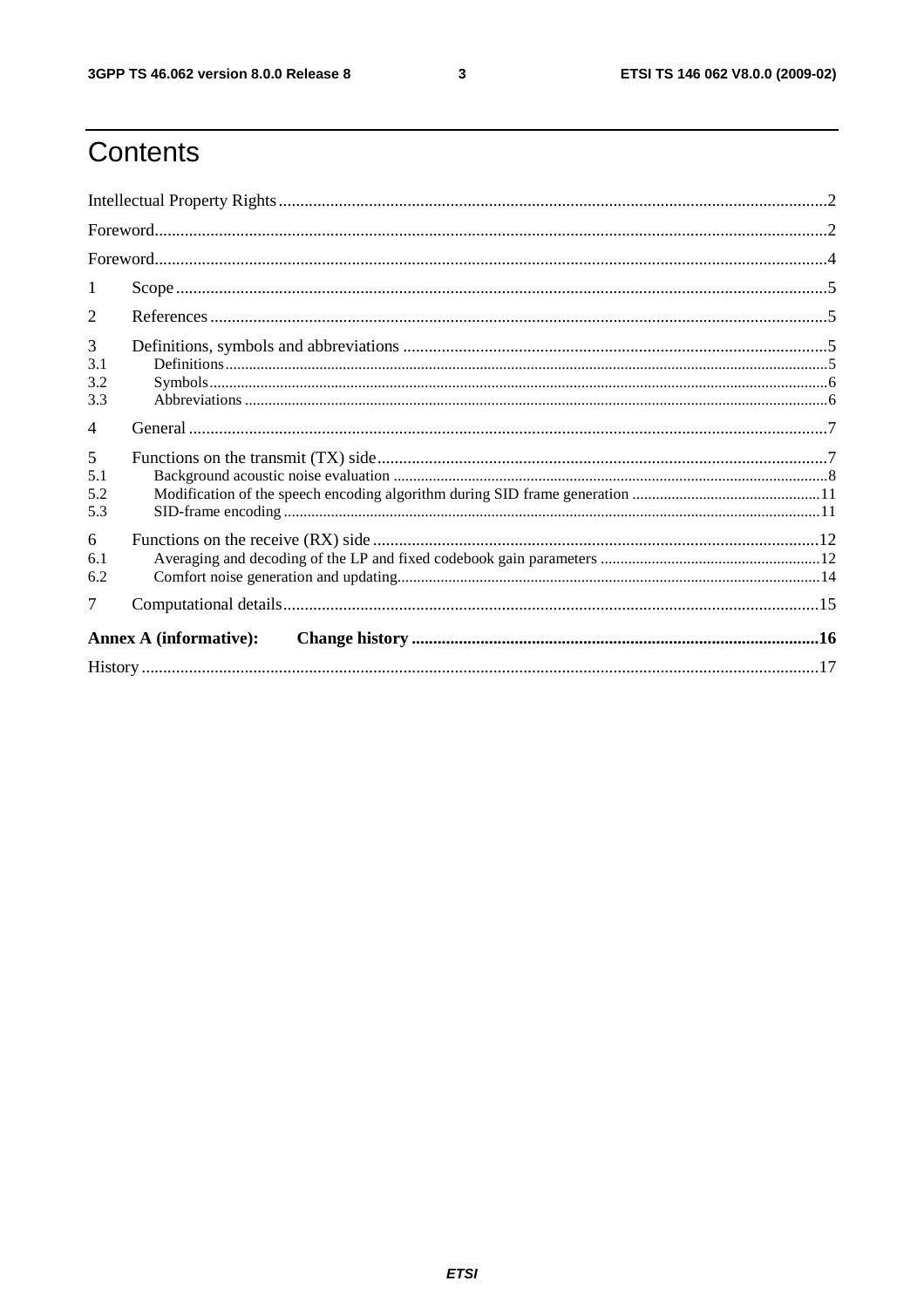#### Foreword

This Technical Specification has been produced by the 3<sup>rd</sup> Generation Partnership Project (3GPP).

The present document defines operation of the background acoustic noise evaluation, noise parameter encoding/decoding and comfort noise generation in Mobile Stations (MSs) and Base Station Systems (BSSs) during Discontinuous Transmission (DTX) on Enhanced Full Rate speech traffic channels within the digital cellular telecommunications system.

The contents of the present document are subject to continuing work within the TSG and may change following formal TSG approval. Should the TSG modify the contents of the present document, it will be re-released by the TSG with an identifying change of release date and an increase in version number as follows:

Version x.y.z

where:

- x the first digit:
	- 1 presented to TSG for information;
	- 2 presented to TSG for approval;
	- 3 or greater indicates TSG approved document under change control.
- y the second digit is incremented for all changes of substance, i.e. technical enhancements, corrections, updates, etc.
- z the third digit is incremented when editorial only changes have been incorporated in the document.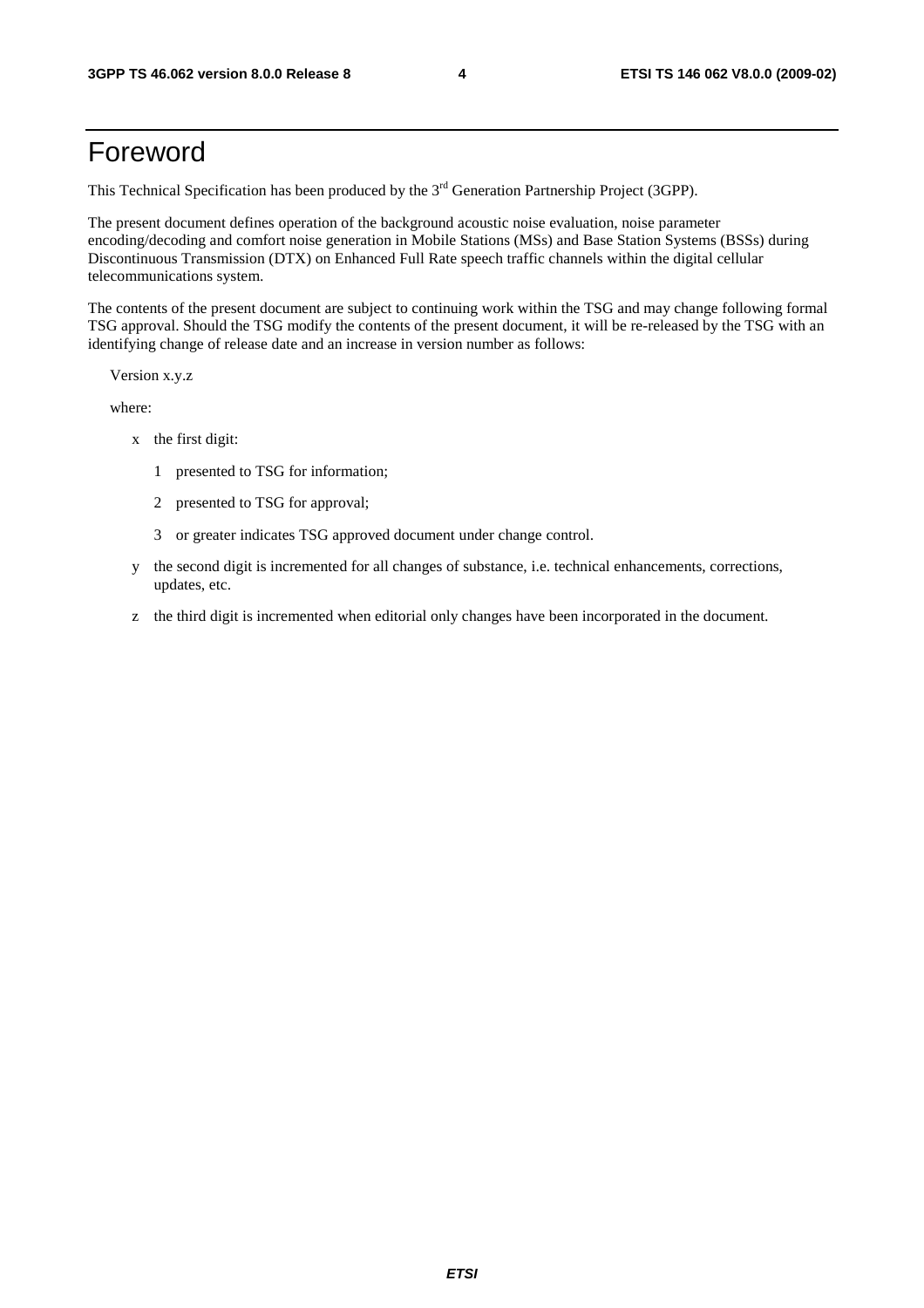### 1 Scope

The present document gives the detailed requirements for the correct operation of the background acoustic noise evaluation, noise parameter encoding/decoding and comfort noise generation in Mobile Stations (MSs) and Base Station Systems (BSSs) during Discontinuous Transmission (DTX) on Enhanced Full Rate speech traffic channels.

The requirements described in the present document are mandatory for implementation in all GSM MSs capable of supporting the Enhanced Full Rate speech traffic channel.

The receiver requirements are mandatory for implementation in all GSM BSSs capable of supporting the Enhanced Full Rate speech traffic channel, the transmitter requirements only for those where downlink DTX will be used.

In case of discrepancy between the requirements described in the present document and the fixed point computational description of these requirements contained in GSM 06.53 [2], the description in GSM 06.53 [2] will prevail.

#### 2 References

The following documents contain provisions which, through reference in this text, constitute provisions of the present document.

- References are either specific (identified by date of publication, edition number, version number, etc.) or non-specific.
- For a specific reference, subsequent revisions do not apply.
- For a non-specific reference, the latest version applies. In the case of a reference to a 3GPP document (including a GSM document), a non-specific reference implicitly refers to the latest version of that document *in the same Release as the present document*.
	- [1] GSM 01.04: "Digital cellular telecommunications system (Phase 2+); Abbreviations and acronyms".
	- [2] GSM 06.53: "Digital cellular telecommunications system (Phase 2+); ANSI-C code for the GSM Enhanced Full Rate (EFR) speech codec".
	- [3] GSM 06.60: "Digital cellular telecommunications system (Phase 2+); Enhanced Full Rate (EFR) speech transcoding".
	- [4] GSM 06.61: "Digital cellular telecommunications system (Phase 2+); Substitution and muting of lost frame for Enhanced Full Rate (EFR) speech traffic channels".
	- [5] GSM 06.81: "Digital cellular telecommunications system (Phase 2+); Discontinuous transmission (DTX) for Enhanced Full Rate (EFR) speech traffic channels".

### 3 Definitions, symbols and abbreviations

#### 3.1 Definitions

For the purposes of the present document, the following terms and definitions apply:

**frame:** time interval of 20 ms corresponding to the time segmentation of the Enhanced Full Rate speech transcoder, also used as a short term traffic frame.

**SID frame:** frame characterized by the SID (SIlence Descriptor) codeword. It conveys information on the acoustic background noise.

**SID codeword:** fixed bit pattern for labelling a traffic frame as a SID frame.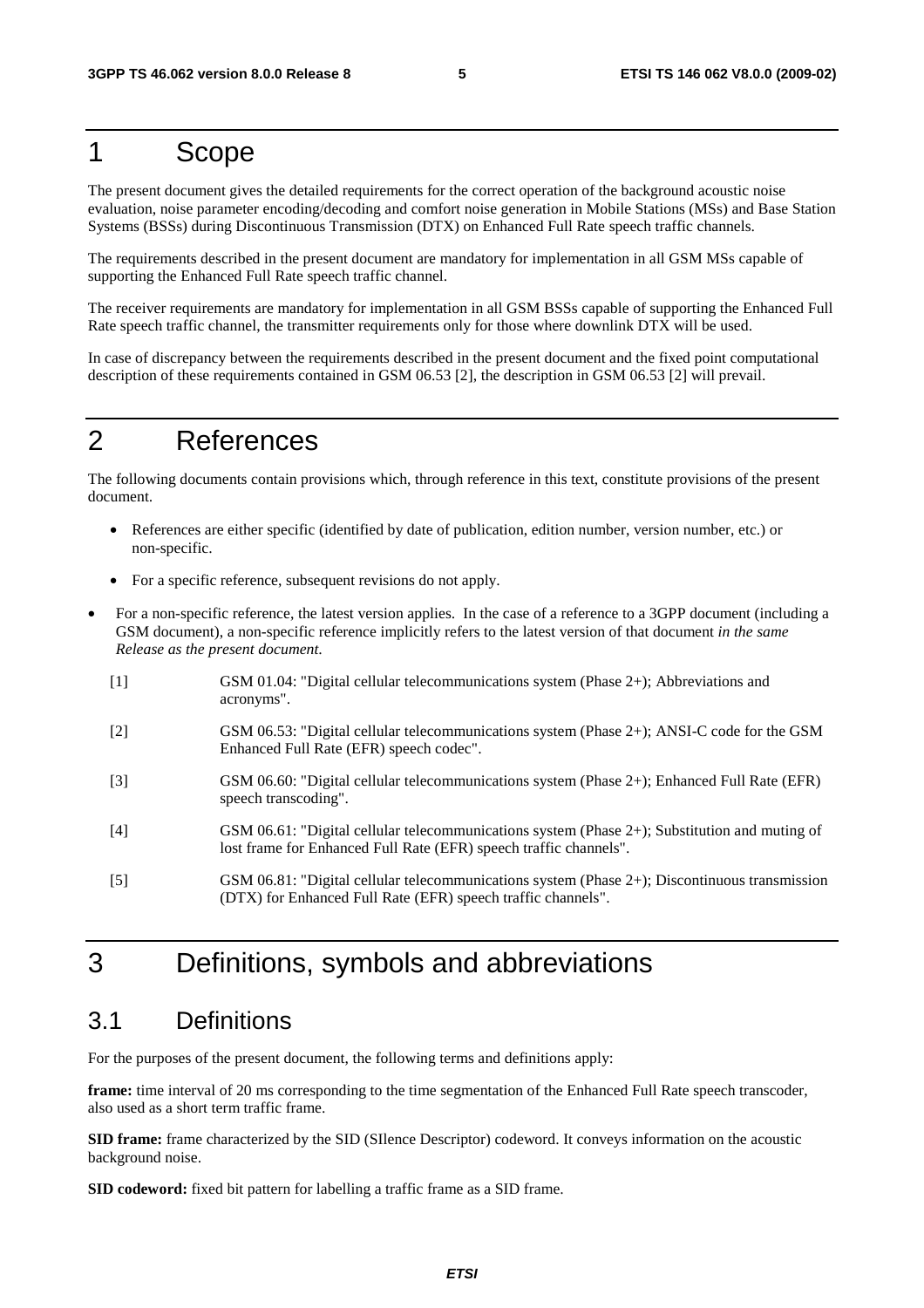**SID field:** bit positions of the SID codeword within a SID frame.

**speech frame:** traffic frame that cannot be classified as a SID frame.

**VAD flag:** Voice Activity Detection flag.

**SP flag:** SPeech flag.

Other definitions of terms used in the present document can be found in GSM 06.60 [3] and GSM 06.81 [5]. The overall operation of DTX is described in GSM 06.81 [5].

#### 3.2 Symbols

For the purposes of the present document, the following symbols apply. Boldface symbols are used for vector variables.

|                                                                  | $\mathbf{f}^T = [f_1 \, f_2 \, \dots \, f_{10}]$ Unquantized LSF vector |
|------------------------------------------------------------------|-------------------------------------------------------------------------|
| $\hat{\mathbf{f}}^T = [\hat{f}_1 \ \hat{f}_2 \  \ \hat{f}_{10}]$ | Quantized LSF vector                                                    |
| $f^{(m)}$                                                        | mth unquantized LSF vector of the frame                                 |
| $\hat{\mathbf{f}}^{(m)}$                                         | mth quantized LSF vector of the frame                                   |
| $\hat{\mathbf{f}}$ ref                                           | Reference LSF parameter vector                                          |
| $f$ <sup>mean</sup>                                              | Averaged LSF parameter vector                                           |
| $g_c$                                                            | Unquantized fixed codebook gain                                         |
| $\hat{g}_c$                                                      | Quantized fixed codebook gain                                           |
| $\hat{g}^{ref}_c$                                                | Reference fixed codebook gain                                           |
| $g_c^{mean}$                                                     | Averaged fixed codebook gain                                            |
| $e_{LP}$                                                         | Linear prediction residual signal                                       |
| e                                                                | Computed LSF parameter prediction residual                              |
| ê                                                                | Quantized LSF parameter prediction residual                             |
| $\gamma$                                                         | Computed fixed codebook gain correction factor                          |
| Ŷ                                                                | Quantized fixed codebook gain correction factor                         |
| $\sum^b x(n)$                                                    | $= x(a) + x(a+1) +  + x(b-1) + x(b)$                                    |

#### 3.3 Abbreviations

For the purposes of the present document, the following abbreviations apply:

| <b>BSS</b> | <b>Base Station Subsystem</b> |
|------------|-------------------------------|
| DTX        | Discontinuous Transmission    |
| LP         | Linear Prediction             |
| LSF        | Line Spectral Frequency       |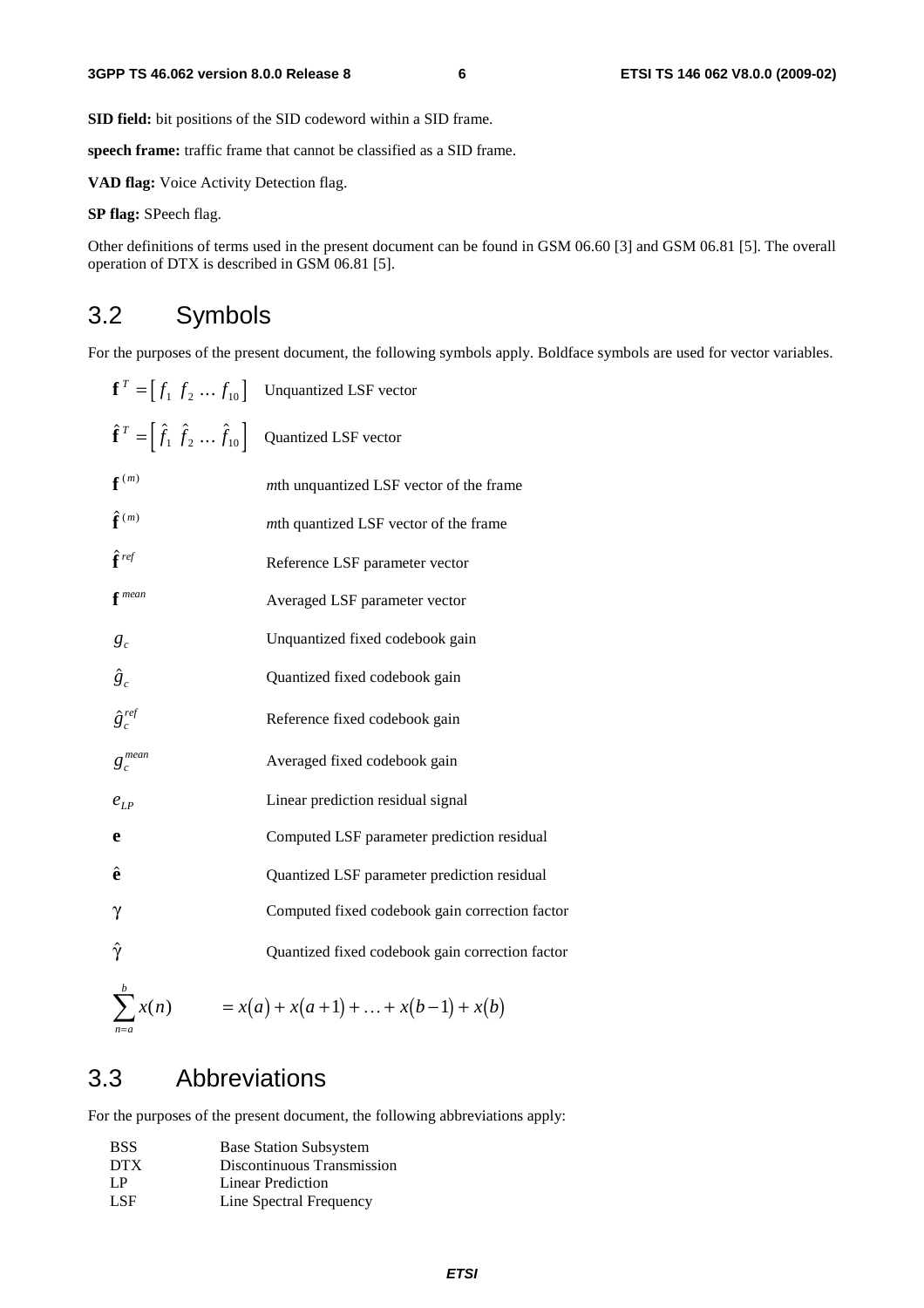| Line Spectral Pair        |
|---------------------------|
| <b>Mobile Station</b>     |
| Receive                   |
| <b>SIlence Descriptor</b> |
| Transmit                  |
| Voice Activity Detector   |
|                           |

For abbreviations not given in this clause, see GSM 01.04 [1].

#### 4 General

A basic problem when using DTX is that the background acoustic noise, which is transmitted together with the speech, would disappear when the radio transmission is cut, resulting in discontinuities of the background noise. Since the DTX switching can take place rapidly, it has been found that this effect can be very annoying for the listener - especially in a car environment with high background noise levels. In bad cases, the speech may be hardly intelligible.

The present document specifies the way to overcome this problem by generating on the receive (RX) side synthetic noise similar to the transmit (TX) side background noise. The comfort noise parameters are estimated on the TX side and transmitted to the RX side before the radio transmission is switched off and at a regular low rate afterwards. This allows the comfort noise to adapt to the changes of the noise on the TX side.

#### 5 Functions on the transmit (TX) side

The comfort noise evaluation algorithm uses the following parameters of the GSM Enhanced Full Rate speech encoder, defined in GSM 06.60 [3]:

- the unquantized and quantized Linear Prediction (LP) parameters, using the Line Spectral Pair (LSP) representation, where the unquantized Line Spectral Frequency (LSF) vector is given by  $\mathbf{f}^T = \begin{bmatrix} f_1 & f_2 & \dots & f_{10} \end{bmatrix}$ the unquantized and quantized Linear Prediction (LP) parameters, using the Line Spectral Pair (LSP)<br>representation, where the unquantized Line Spectral Frequency (LSF) vector is given by  $\mathbf{f}^T = [f_1 \, f_2 \, ... \, f_{10}]$ ,<br>th representation, where the unquantized Line Spectral Frequency (LSF) vec<br>the quantized LSF vector is given by  $\hat{\mathbf{f}}^T = \left[ \hat{f}_1 \hat{f}_2 \dots \hat{f}_{10} \right]$ , and the two<br>vectors (one for each half of a frame) are given by  $\mathbf{$  $\hat{\mathbf{f}}^{(2)}$ , respectively; the quantized LSF vector is given by **I**<br>vectors (one for each half of a frame) are<br>the quantized fixed-codebook gain  $\hat{g}_c$ .
- 

The algorithm also computes the following parameters to assist in comfort noise generation:

- the quantized fixed-codebook gain  $g_c$ .<br> **h** algorithm also computes the following parameters to assist in comfort noise generation:<br> **h** reference LSF parameter vector  $\hat{\mathbf{f}}^{ref}$  (average of the quantized LSF paramete
- the averaged LSF parameter vector  $f^{mean}$  (average of the LSF parameters of the eight most recent frames);
- the reference EST parameter vector  $f^{mean}$  (average of the LSF parameters of the eight most recent frames);<br>the reference fixed codebook gain  $\hat{g}^{ref}_c$  (average of the quantized fixed codebook gain values of the hangover period);
- the averaged fixed codebook gain  $g_c^{mean}$  (average of the fixed codebook gain values of the eight most recent frames);
- the unquantized fixed codebook gain  $g_c$ .

- the unquantized fixed codebook gain  $g_c$ .<br>These parameters give information on the level  $(g_c, \hat{g}_c, \hat{g}_c^{ref}, g_c^{mean})$  and the spectrum  $(\mathbf{f}^{(1)}, \mathbf{f}^{(2)}, \hat{\mathbf{f}}^{(1)}, \hat{\mathbf{f}}^{(2)},$ **f** *ref* , **f** *mean* ) of the background noise.

Two of the evaluated comfort noise parameters ( $f^{mean}$  and  $g_c^{mean}$ ) are encoded into a special frame, called a Silence  $\tilde{\mathbf{f}}^{ref}$ ,  $\mathbf{f}^{mean}$ ) of the background noise.<br>Two of the evaluated comfort noise parameters ( $\mathbf{f}^{mean}$  and  $g_c^{mean}$ ) are encoded into a special frame,<br>Descriptor (SID) frame, for transmission to the RX side. Sinc Descriptor (SID) frame, for transmission to the RX side. Since the reference LSF parameter vector  $\hat{\mathbf{f}}^{ref}$  and the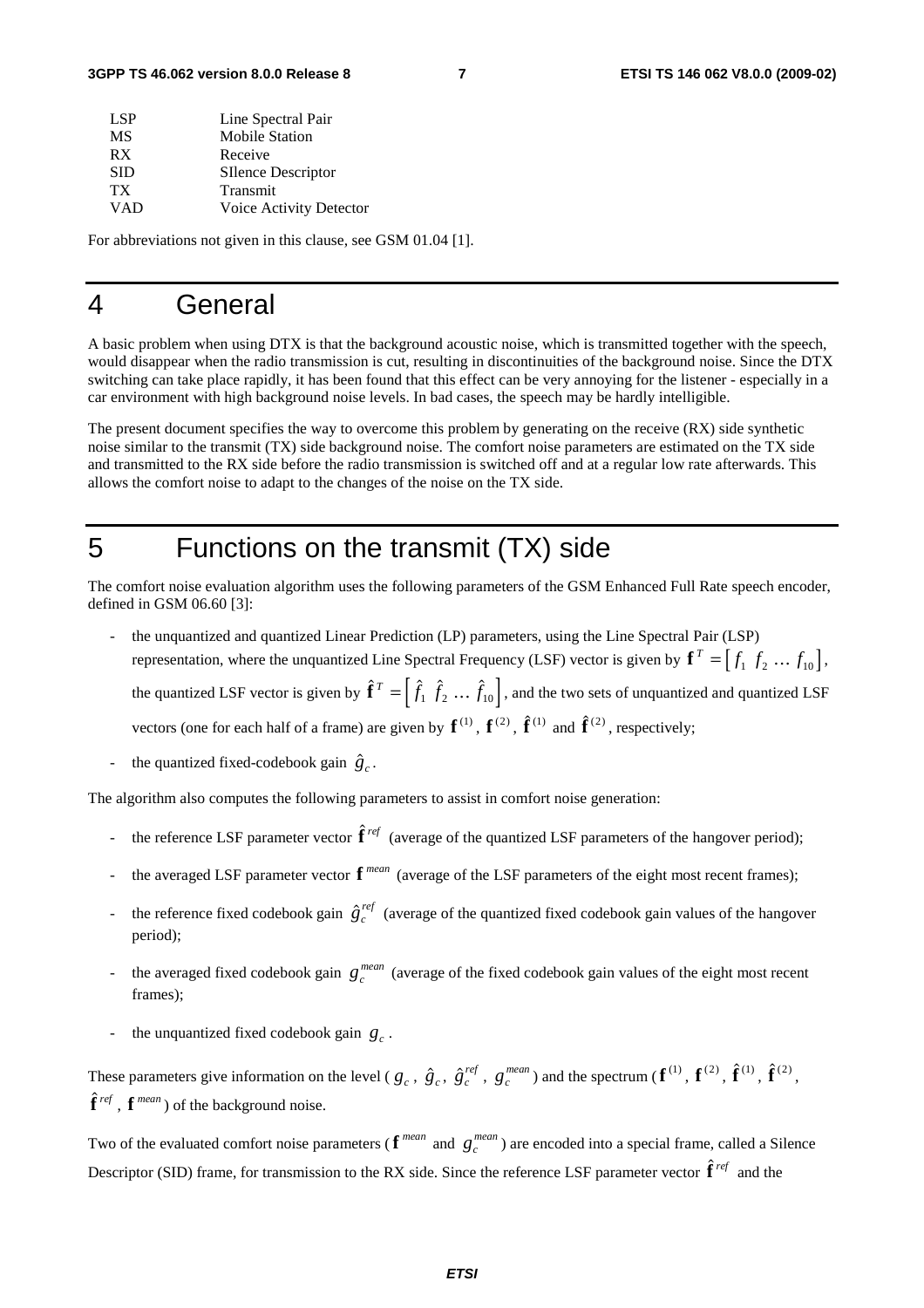3GPP TS 46.062 version 8.0.0 Release 8 **access 2 c** *f c* **c** *f c f c*<sup>*ref*</sup> can be evaluated in the same way in the encoder and decoder, as given in clause reference fixed codebook gain  $\hat{g}^{ref}_c$  c 5.1, no transmission of these parameters is necessary.

The averaged LSF parameter and fixed codebook gain values,  $f^{mean}$  and  $g_c^{mean}$ , are computed in the encoder using both quantized and unquantized parameter values if the period of the eight most recent frames (the SID averaging period) is overlapping with the hangover period (the parameters from the frames overlapping with the hangover period have quantized values, while the parameters of the more recent frames of the SID averaging period have unquantized values). If the period of the eight most recent frames is non-overlapping with the hangover period, the averaged LSF parameter and fixed codebook gain values are computed using only unquantized parameter values.

The SID frame also serves to initiate the comfort noise generation on the receive side, as a SID frame is always sent at the end of a speech burst, i.e., before the radio transmission is terminated.

The scheduling of SID or speech frames on the radio path is described in GSM 06.81 [5].

#### 5.1 Background acoustic noise evaluation

The comfort noise parameters to be encoded into a SID frame are calculated over  $N = 8$  consecutive frames marked with  $VAD = 0$ , as follows:

The averaged LSF parameter vector  $f^{mean}(i)$  of the frame *i* shall be computed according to the equation:

$$
\mathbf{f}^{mean}(i) = \frac{1}{8} \sum_{n=0}^{7} \left( \frac{1}{2} \sum_{m=1}^{2} \mathbf{f}^{(m)}(i-n) \right)
$$
(1)

where:

 $\mathbf{f}^{(m)}(i)$  is the *m*th (unquantized) LSF parameter vector of the current frame *i* (*n* = 0);

 $f^{(m)}(i-n)$  is the *m*th (quantized or unquantized) LSF parameter vector of one of the last frames (*n* = 1,..., 7);

- *n* is the averaging period index  $(n = 0, 1, \ldots, 7)$ ;
- *m* is the LSF parameter vector index within a frame (1 or 2);
- *i* is the frame index.

NOTE: When the averaging is performed at the end of the hangover period (first SID update), all of the LSF parameter vectors  $f^{(m)}(i - n)$  of the 7 previous frames (the hangover period) have quantized values, while the LSF parameter vectors  $f^{(m)}(i)$  of the current frame *i* have unquantized values. In the subsequent SID updates, the LSF parameter vectors of the SID averaging period in the frames overlapping with the hangover period have quantized values, while the parameter vectors of the more recent frames of the SID averaging period have unquantized values.

The averaged LSF parameter vector  $f^{mean}(i)$  of the frame *i* is encoded using the same encoding tables that are also used by the GSM Enhanced Full Rate speech codec for the encoding of the non-averaged LSF parameter vectors in ordinary speech encoding mode, but the quantization algorithm is modified in order to support the quantization of comfort noise. The LSF parameter prediction residual to be quantized is obtained according to the following equation: ased by the GSM Enhanced Full Kate speech codec for the encoding of the non-averaged LSF parameter vectors in ordinary speech encoding mode, but the quantization algorithm is modified in order to support the quantization

$$
\mathbf{e}(i) = \mathbf{f}^{mean}(i) - \hat{\mathbf{f}}^{ref} \tag{2}
$$

where:

 ${\bf f}^{mean}(i)$  is the averaged LSF parameter vector at the current frame *i* 

 $\hat{\mathbf{f}}$  ref is the reference LSF parameter vector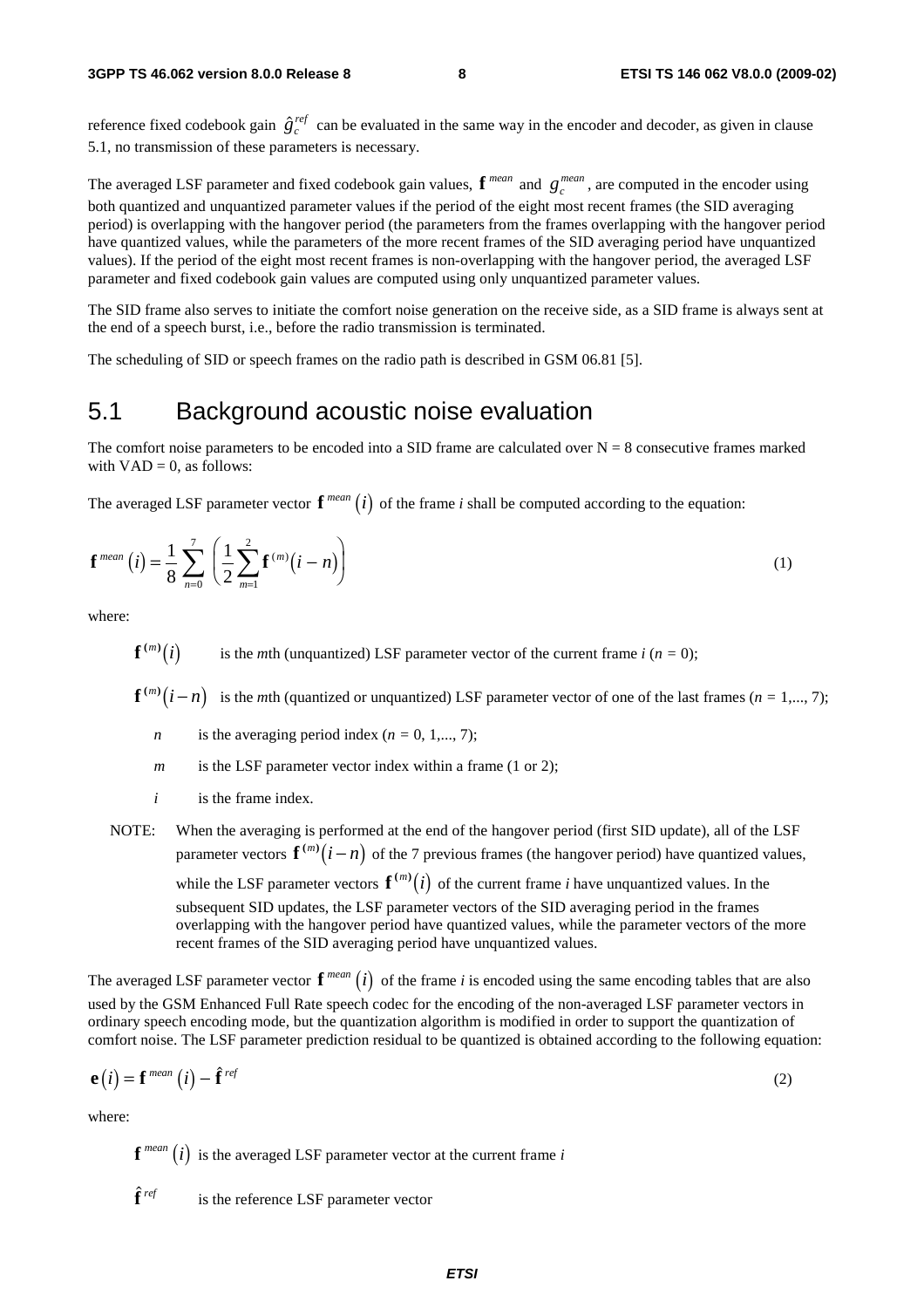- $\mathbf{e}(i)$  is the computed LSF parameter prediction residual at the current frame *i*
- *i* is the frame index;
- NOTE: This prediction residual is used for both halves of the frame in the quantization algorithm. The is the frame index;<br>This prediction residual is used for both halves of the frame in the quantization algorithm. The<br>computation of the reference LSF parameter vector  $\hat{\mathbf{f}}^{ref}$  is made on the basis of the quantized LS NOTE: This prediction residual is used for both halves of the frame in the quantization algorithm. The<br>computation of the reference LSF parameter vector  $\hat{\mathbf{f}}^{ref}$  is made on the basis of the quantized LSF<br>parameters, to the following equation:

$$
\hat{\mathbf{f}}^{ref} = \frac{1}{7} \sum_{n=1}^{7} \left( \frac{1}{2} \sum_{m=1}^{2} \hat{\mathbf{f}}^{(m)}(k-n) \right)
$$
\nwhere:

\n
$$
\hat{\mathbf{f}}^{(m)}(k-n) \quad \text{is the } m\text{th quantized LSF parameter vector of one of the frames of the hangover period}
$$
\n(3)

where:

- $(n = 1, \ldots, 7);$
- *n* is the hangover period frame index  $(n = 1, \ldots, 7)$ ;
- *m* is the LSF parameter index within a frame (1 or 2):
- *k* is the frame index.

*m* is the LSF parameter index within a frame (1 or 2);<br> *k* is the frame index.<br>
For each comfort noise insertion period, the computation of the reference LSF parameter vector  $\hat{\mathbf{f}}^{ref}$  is done only once 4 is the frame index.<br>For each comfort noise insertion period, the computation of the reference LSF parameters at the end of the hangover period and for the rest of the comfort noise insertion period  $\hat{\mathbf{f}}$ at the end of the hangover period and for the rest of the comfort noise insertion period  $\hat{\mathbf{f}}^{ref}$  will be frozen. The For each comfort noise insertion  $\mu$  at the end of the hangover period reference LSF parameter vector  $\hat{\mathbf{f}}$ **f** reference LSF parameter vector  $\hat{\mathbf{f}}^{ref}$  is evaluated in the decoder in the same way as in the encoder, because during the For each comfort noise insertion period, the computation of the reference LSF parameter vector  $\mathbf{I}^*$  is done only one at the end of the hangover period and for the rest of the comfort noise insertion period  $\hat{\mathbf{f}}$ are the cases when transmission errors are severe enough to cause the parameters to become unusable, and the frame substitution procedure is activated (see GSM 06.61 [4]). In these cases, the modified parameters obtained from the frame substitution procedure are used instead of the received parameters.

The fixed codebook gain values shall be averaged and updated in every subframe according to the equation:

$$
g_c^{mean} = \frac{1}{29} \sum_{n=0}^{28} g_c(-n)
$$
 (4)

where:

 $g<sub>a</sub>(0)$  is the (unquantized) fixed codebook gain in the current subframe  $(n=0)$ ;

 $g_c(-n)$  is the (quantized or unquantized) fixed codebook gain in one of the past

subframes (*n =* 1,..., 28);

- *n* is the averaging period index  $(n = 0, 1, \ldots, 28)$ ;
- NOTE: When the averaging is started at the end of the hangover period (first SID update), all of the fixed codebook gains  $g_c(-n)$  of the 28 ( $n=1,\ldots, 28$ ) previous subframes (the hangover period) have quantized values, while the fixed codebook gains  $g_c(0)$  of the current subframe has an unquantized value. In the subsequent SID updates, the fixed codebook gain values of the SID averaging period in the subframes overlapping with the hangover period have quantized values, while the parameter vectors of the more recent subframes of the SID averaging period have unquantized values.

Since most parts of the subframe processing clause in the encoder are switched off when the SP flag  $=$  "0" (to minimize the average complexity of the speech encoder algorithm), the unquantized fixed codebook gain is not directly available for gain averaging. Due to this, the unquantized fixed codebook gain is separately computed, based on the energy of the LP residual signal in each subframe, according to the following equation: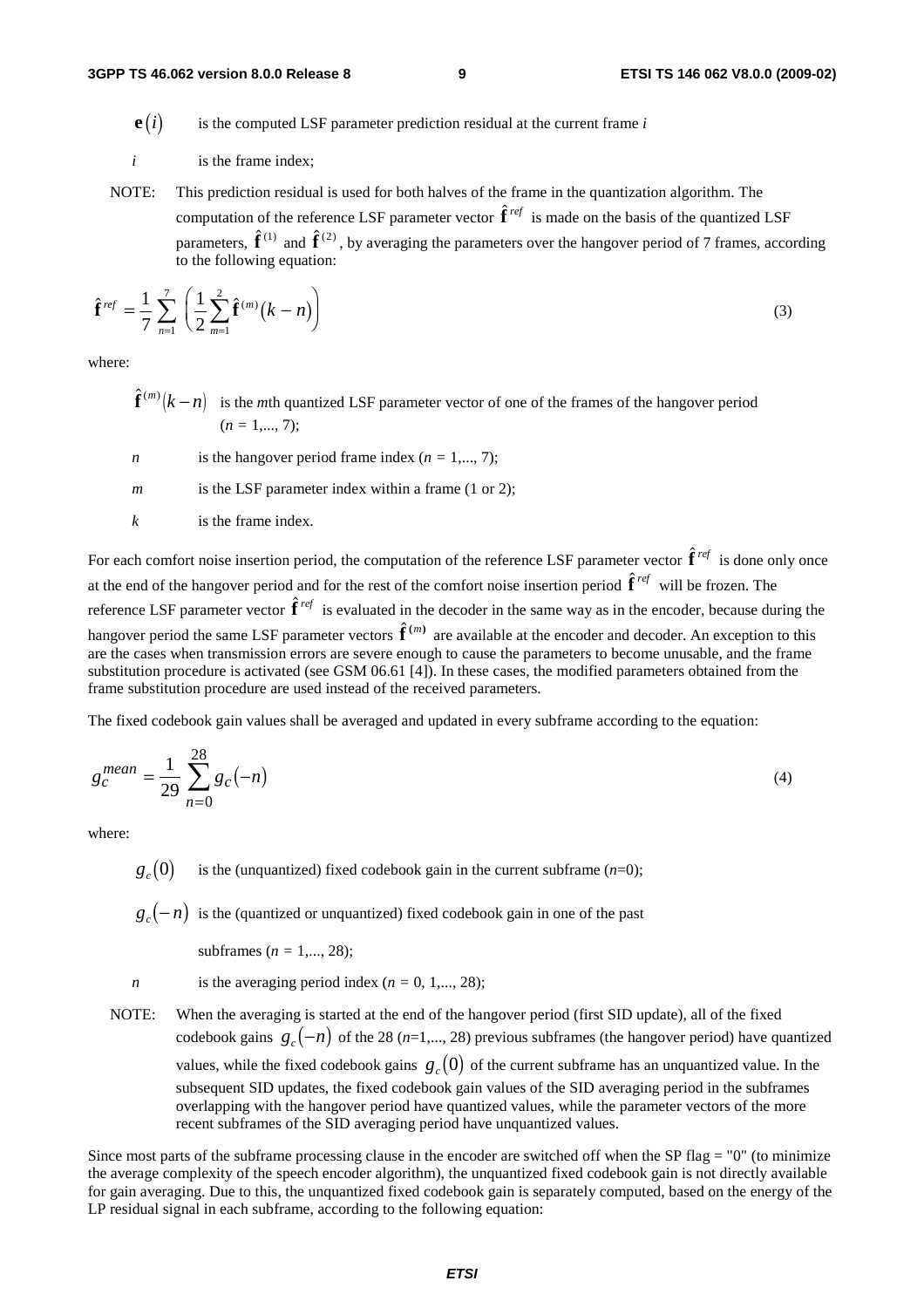**3GPP TS 46.062 version 8.0.0 Release 8 10 ETSI TS 146 062 V8.0.0 (2009-02)**

$$
g_c(j) = \sqrt{\frac{\sum_{l=1}^{40} (e_{LP}(j)(l))^2}{10}}
$$
 (5)

where:

 $g_c(j)$  is the unquantized fixed codebook gain of the current subframe *j*;  $e_{i,p}(j)(l)$  is the *l*th sample of the LP residual in the current subframe *j*; *j* is the subframe index  $(j = 1, ..., 4)$ ;

NOTE: The computed energy of the LP residual signal is divided by the value of 10 to yield the energy for one excitation pulse, since during comfort noise generation, the subframe excitation signal (pseudo noise) has 10 non-zero samples, whose amplitudes can take values of +1 or -1.

The averaged fixed codebook gain value  $g_c^{mean}$  of the current subframe is encoded using the non-averaged fixed codebook gain values in ordinary speech encoding mode, but the quantization algorithm is modified in order to support comfort noise quantization. The fixed codebook gain correction factor  $\gamma$  to be quantized is obtained according to the following equation:<br>*following equation*:<br> $\gamma = g_c^{mean} / \hat{g}_c^{ref}$  (6) following equation:

$$
\gamma = g_c^{\text{mean}} / \hat{g}_c^{\text{ref}} \tag{6}
$$

where:

 $g_c^{mean}$ is the averaged fixed codebook gain value in the current subframe;

 $g_c^n$ <br> $\hat{g}_c^n$  $\hat{g}^{\text{ref}}_{\text{a}}$  is the reference fixed codebook gain;

*l* is the sample index  $(l = 1, ..., 40)$ .

 $\hat{g}_c^{ref}$  is the reference fixed codebook gain;<br>The computation of the reference fixed codebook gain  $\hat{g}_c^{ref}$  is made on the basis of the quantized fixed codebook gain *g*<sup>ter</sup> is the reference fixed codebook gain;<br>The computation of the reference fixed codebook gain  $\hat{g}_c^{ref}$  is made on the basis of the quantized fixed codebook gain parameters  $\hat{g}_c$ , by averaging the parameter val equation:

equation:  
\n
$$
\hat{g}_c^{ref} = \frac{1}{7} \sum_{n=1}^7 \left( \frac{1}{4} \sum_{j=1}^4 \hat{g}_c (k - n)(j) \right)
$$
\n(7)

where:

 $\hat{g}_c (k - n)(j)$  is the quantized fixed codebook gain parameter value in subframe *j* of one of the frames of the hangover period ( $n = 1,..., 7$ );

- *n* is the hangover period frame index  $(n = 1, 2, \ldots, 7)$ ;
- *k* is the frame index;
- *j* is the subframe index  $(j = 1, ..., 4)$ ;

For each comfort noise insertion period, the computation of the reference fixed codebook gain  $\hat{g}^{ref}_c$  is done only once *i* is the subframe index  $(j = 1,..., 4)$ ;<br>For each comfort noise insertion period, the computation of the reference fixed codebook at the end of the hangover period and for the rest of the comfort noise insertion period  $\hat{$ at the end of the hangover period and for the rest of the comfort noise insertion period  $\hat{g}^{ref}$  will be frozen. The For each comfort noise insertion p<br>at the end of the hangover period *i*<br>reference fixed codebook gain  $\hat{g}_c^r$ *ref* can be evaluated in the decoder in the same way as in the encoder, because during at the end of the hangover period and for the rest of the comfort noise insertion period  $\hat{g}_c^{ref}$  will be frozen. The reference fixed codebook gain  $\hat{g}_c^{ref}$  can be evaluated in the decoder in the same way as in the exception to this are the cases when transmission errors are severe enough to cause the parameters to become unusable,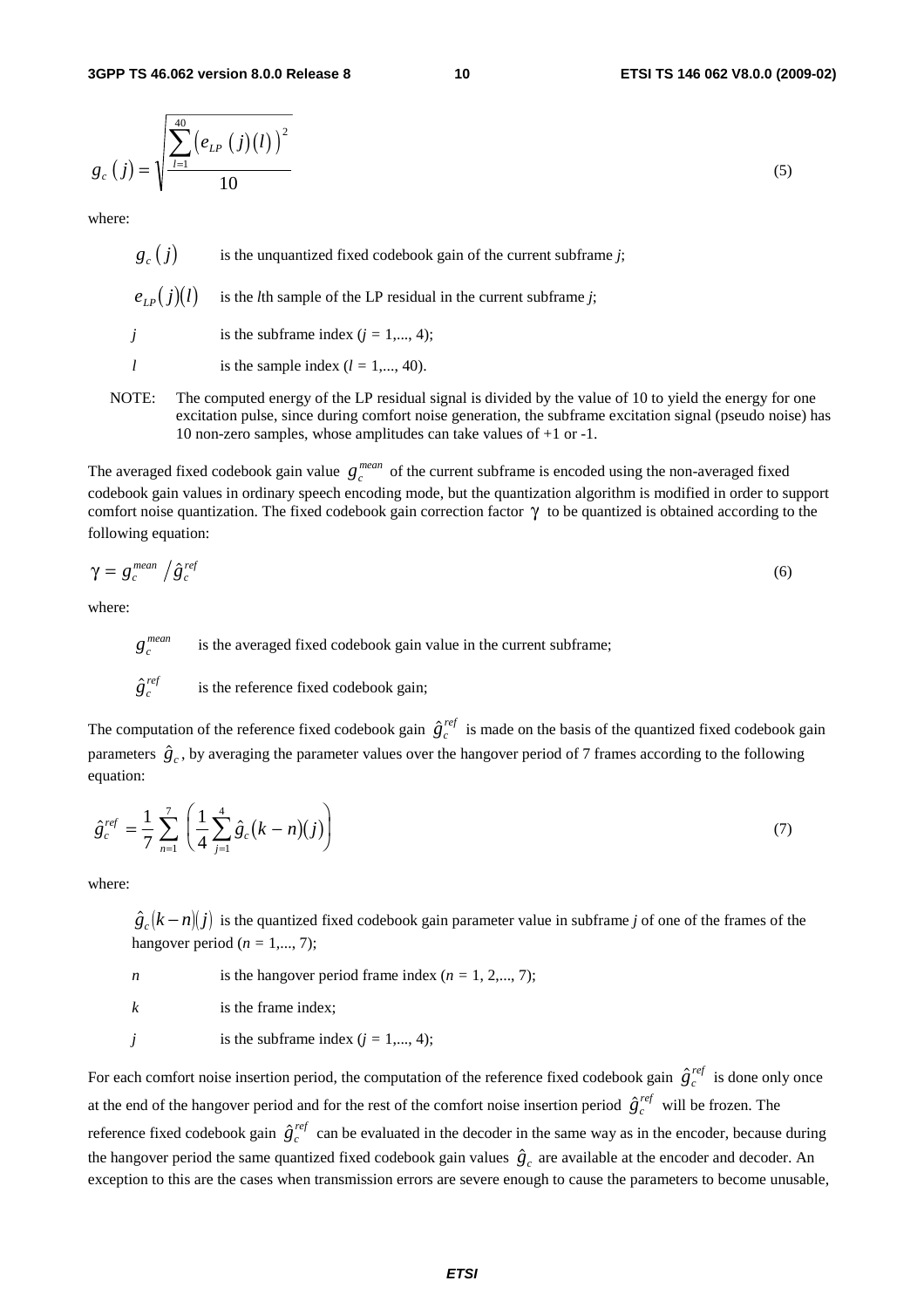and the frame substitution procedure is activated (see GSM 06.61 [4]). In these cases, the modified parameters obtained from the frame substitution procedure are used instead of the received parameters.

The hangover period is defined in GSM 06.81 [5]. It is a period added at the end of a speech burst in which no voice activity is detected (VAD flag = "0"), but the speech encoder stays for the processing of 7 speech frames in speech encoding mode (SP flag = "1"). This hangover period and the first SID frame are used for averaging the comfort noise parameters contained in the first SID frame.

#### 5.2 Modification of the speech encoding algorithm during SID frame generation

When the SP flag is equal to "0" the speech encoding algorithm is modified in the following way:

- The non-averaged LP parameters which are used to derive the filter coefficients of the filters  $H(z)$  and  $W(z)$ of the speech encoder are not quantized.
- The open loop pitch lag search is performed, but the closed loop pitch lag search is inactivated. The adaptive codebook gain is set to zero.
- No fixed codebook search is made. In each subframe the pulse positions and signs of the fixed codebook excitation are locally generated using uniformly distributed pseudo random numbers. The excitation pulses take values of +1 and -1 when comfort noise is generated. The fixed codebook comfort noise excitation generation algorithm is defined in clause 6.2.
- The memory of weighting filter  $W(z)$  is set to zero, i.e., the memory of  $W(z)$  is not updated.
- The ordinary LP parameter quantization algorithm is inactive. At the end of the hangover period the reference The memory of weighting filter  $W(z)$  is set to zero, i.e., the memory of  $W(z)$  is not updated.<br>The ordinary LP parameter quantization algorithm is inactive. At the end of the hangover period the referent LSF parameter vec The ordi<br>LSF para<br>period  $\hat{\mathbf{f}}$ **f** *ref* is frozen. The averaged LSF parameter vector **f** *mean* is calculated each time a new SID frame is to be sent to the Radio Subsystem. This parameter vector is encoded into the SID frame as defined in clause 5.1.
- The ordinary fixed codebook gain quantization algorithm is inactive. At the end of the hangover period the be sent to the Radio Subsystem. This parameter vector is encoded into the SID frame as defined in clause 5.<br>The ordinary fixed codebook gain quantization algorithm is inactive. At the end of the hangover period the refere The ordinary fixed codebook gain quantization algorithm is inactive. At the end of the hangover period the reference fixed codebook gain  $\hat{g}_c^{ref}$  is calculated as defined in clause 5.1. For the rest of the comfort nois SID frame is to be sent to the Radio Subsystem. This gain value is encoded into the SID frame as defined in clause 5.1.
- The predictor memories of the ordinary LP parameter quantization and fixed codebook gain quantization algorithms are reset when SP flag =  $"0"$ , so that the quantizers start from their initial states when the speech activity begins again.
- The computation of the unquantized fixed codebook gain is performed based on the energy of the LP residual signal.

#### 5.3 SID-frame encoding

The SID-frame encoding algorithm exploits the fact that only some of the 244 bits in a frame are needed to code the comfort noise parameters. The other bits can then be used to mark the SID-frame by means of a fixed bit pattern, called the SID code word.

The quantization indices of the LP parameters are replaced by the quantization indices derived from the averaged LSF parameter vector **f** *mean* . The encoding of the quantization indices is defined in clause 5.1.

The fixed codebook gain quantization indices are replaced by the quantization index derived from the averaged fixed codebook gain value  $g_c^{mean}$ , encoded as defined in clause 5.1, repeated four times inside the frame.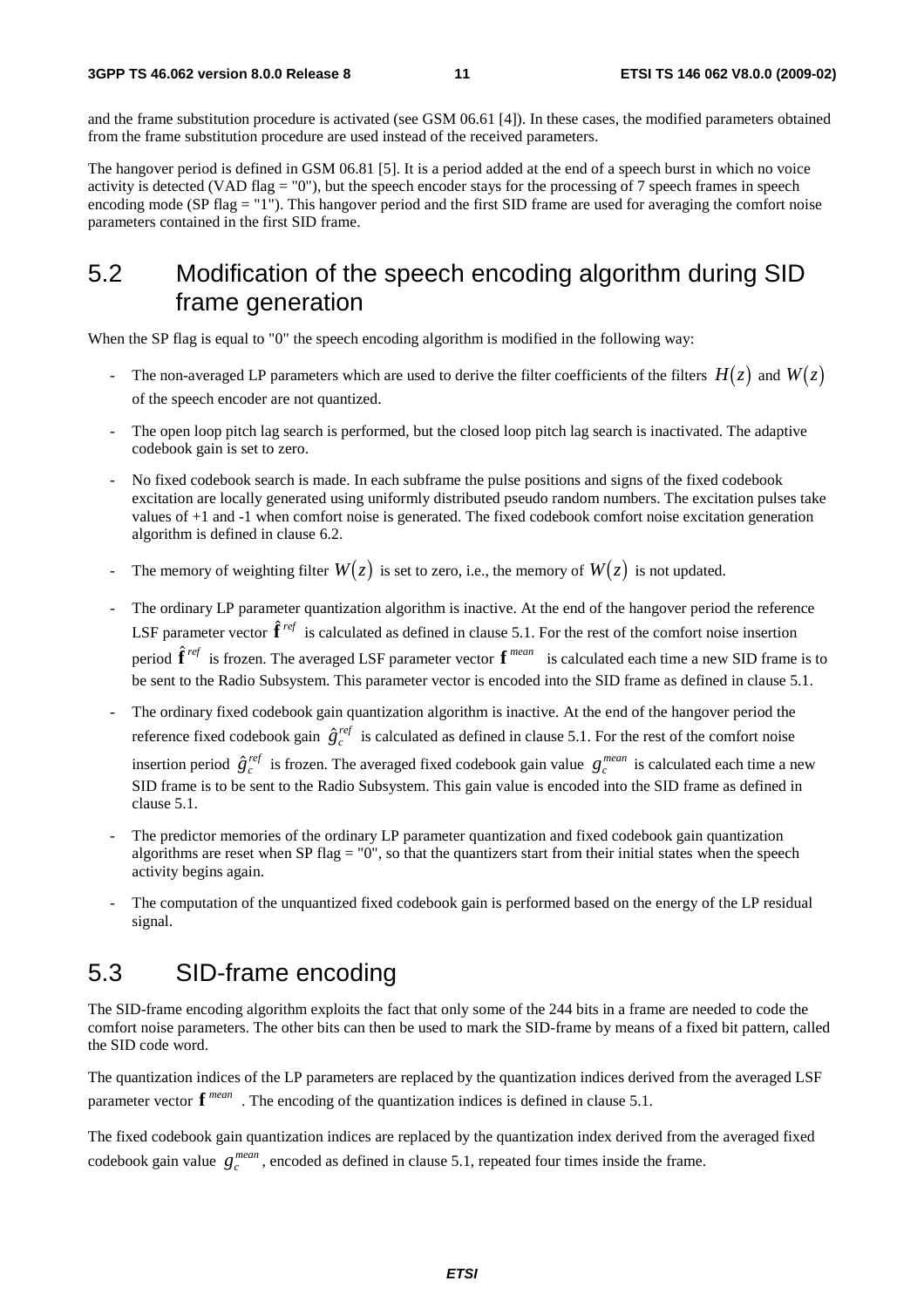The SID code word consists of 95 bits which are all set to one. The bits of the SID code word are inserted in the SID field as defined in table 1. All of the bits in the SID field are in the error protection Class I.

The remaining bits in the SID frame are set to zero. The use of these bits is for further study.

| <b>Parameter</b>      | Number of bits | <b>Bit positions</b><br>$(b0 = LSB)$ |
|-----------------------|----------------|--------------------------------------|
| <b>LTP LAG 1</b>      | 2              | b0, b1                               |
| <b>LTP LAG 2</b>      | 3              | b0, b1, b2                           |
| LTP LAG 3             | $\overline{2}$ | b0, b1                               |
| <b>LTP LAG 4</b>      | 4              | b0, b1, b2, b3                       |
| <b>ILTP GAIN 1</b>    | 3              | b0, b1, b2                           |
| LTP GAIN 2            | 3              | b0, b1, b2                           |
| LTP GAIN 3            | 4              | b0, b1, b2, b3                       |
| LTP GAIN 4            | 4              | b0, b1, b2, b3                       |
| PULSE 1 of 1st subfr. | 4              | b0, b1, b2, b3                       |
| PULSE 2 of 1st subfr. | 4              | b0, b1, b2, b3                       |
| PULSE 3 of 1st subfr. | 4              | b0, b1, b2, b3                       |
| PULSE 4 of 1st subfr. | 4              | b0, b1, b2, b3                       |
| PULSE 5 of 1st subfr. | $\overline{c}$ | b2,b3                                |
| PULSE 1 of 2nd subfr. | 4              | b0, b1, b2, b3                       |
| PULSE 2 of 2nd subfr. | 4              | b0, b1, b2, b3                       |
| PULSE 3 of 2nd subfr. | 4              | b0, b1, b2, b3                       |
| PULSE 4 of 2nd subfr. | 4              | b0, b1, b2, b3                       |
| PULSE 5 of 2nd subfr. | $\overline{2}$ | b2.b3                                |
| PULSE 1 of 3rd subfr. | 4              | b0, b1, b2, b3                       |
| PULSE 2 of 3rd subfr. | 4              | b0, b1, b2, b3                       |
| PULSE 3 of 3rd subfr. | 4              | b0, b1, b2, b3                       |
| PULSE 4 of 3rd subfr. | 4              | b0, b1, b2, b3                       |
| PULSE 5 of 3rd subfr. | $\overline{c}$ | b2.b3                                |
| PULSE 1 of 4th subfr. | 4              | b0, b1, b2, b3                       |
| PULSE 2 of 4th subfr. | $\overline{c}$ | b2, b3                               |
| PULSE 3 of 4th subfr. | 4              | b0, b1, b2, b3                       |
| PULSE 4 of 4th subfr. | 4              | b0, b1, b2, b3                       |
| PULSE 5 of 4th subfr. | $\overline{2}$ | b2,b3                                |

#### **Table 1: SID codeword**

The parameters in table 1 are defined in GSM 06.60 [3].

### 6 Functions on the receive (RX) side

The situations in which comfort noise shall be generated on the receive side are defined in GSM 06.81 [5]. Generally speaking, the comfort noise generation is started or updated whenever a valid SID frame is received.

#### 6.1 Averaging and decoding of the LP and fixed codebook gain parameters

When speech frames are received by the decoder the LP and the fixed codebook gain parameters of the last seven speech frames shall be kept in memory. The decoder counts the number of frames elapsed since the last SID frame was updated and passed to the RSS by the encoder. Based on this count, the decoder determines whether or not there is a hangover period at the end of the speech burst (if at least 31 frames have elapsed since the last SID update when the first SID frame after a speech burst arrives, the hangover period has existed at the end of the speech burst).

As soon as a SID frame is received, and the hangover period is detected at the end of the speech burst, the stored LP and hangover period at the end of the speech burst (if at least 31 frames have elapsed since the last SID update when the first SID frame after a speech burst arrives, the hangover period has existed at the end of the speech fixed gain codebook value  $g_c^{ref}$ . The reference LSF parameter vector and the reference fixed codebook gain value shall be frozen and used for the actual comfort noise insertion period.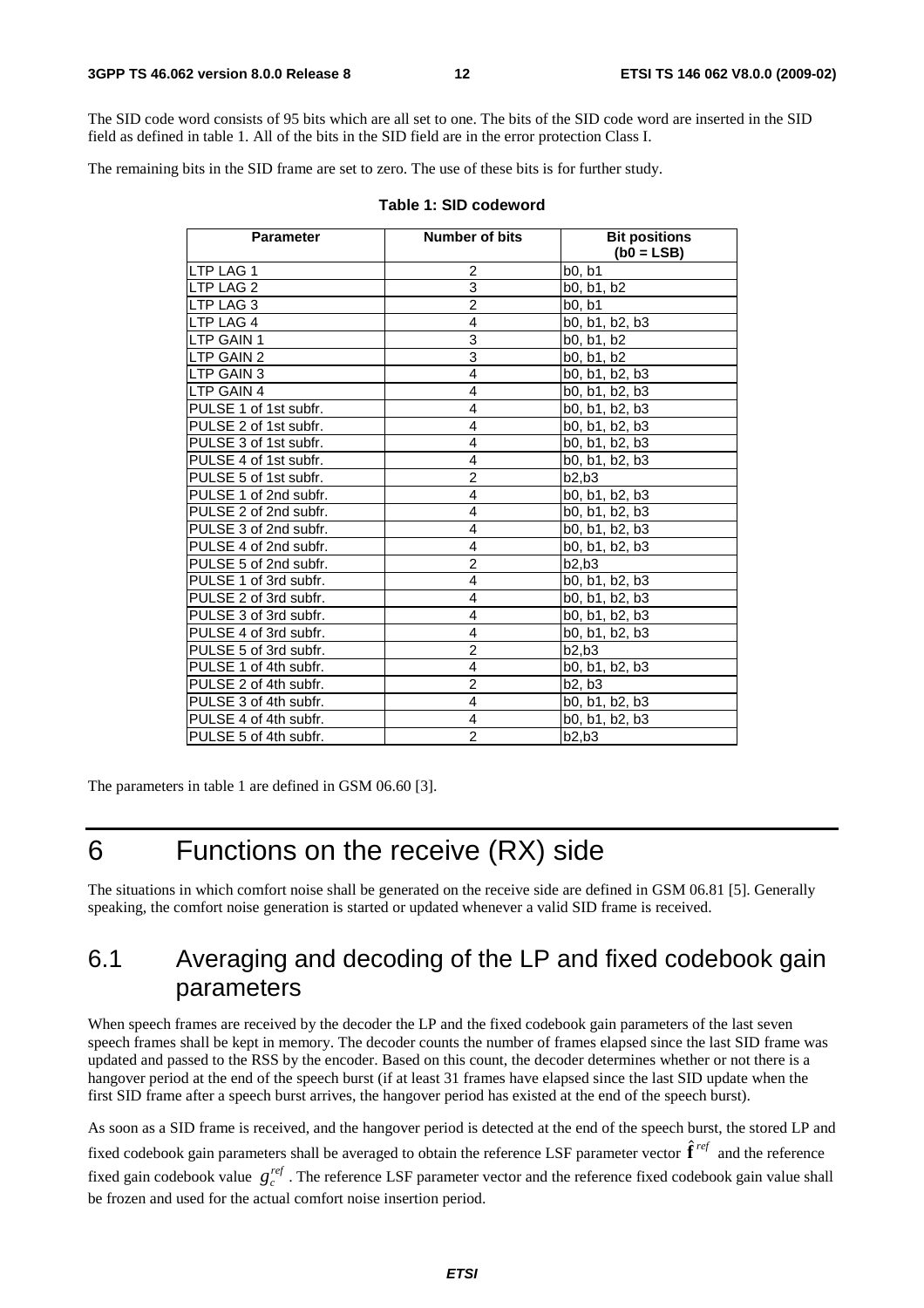#### **3GPP TS 46.062 version 8.0.0 Release 8 13 ETSI TS 146 062 V8.0.0 (2009-02)**

The averaging procedure for obtaining the reference parameters is as follows:

- when a speech frame is received, the LSF and fixed codebook gain parameters are decoded and stored in memory;
- when the first SID frame is received, and the hangover period is detected at the end of the speech burst, the stored LSF and fixed codebook gain parameters are averaged in the same way as in the speech encoder as follows (see also clause 5.1):<br>  $\hat{\mathbf{f}}^{\text{ref}} = \frac{1}{2} \sum_{n=1}^{\infty} \left( \frac{1}{n} \sum_{n=1}^{n} \hat{\mathbf{f}}^{(m)}(k - n) \right)$  (8) follows (see also clause 5.1):

$$
\hat{\mathbf{f}}^{ref} = \frac{1}{7} \sum_{n=1}^{7} \left( \frac{1}{2} \sum_{m=1}^{2} \hat{\mathbf{f}}^{(m)}(k-n) \right)
$$
\nwhere:

\n
$$
\hat{\mathbf{f}}^{(m)}(k-n) \quad \text{is the } m\text{th quantized LSF parameter vector of one of the frames of the hangover period}
$$
\n(8)

where:

- $(n = 1, \ldots, 7)$ :
- *n* is the hangover period frame index  $(n = 1, 2,..., 7)$ ;
- *m* is the LSF parameter index within a frame (1 or 2);
- *k* is the frame index.

and

and  
\n
$$
\hat{g}_c^{ref} = \frac{1}{7} \sum_{n=1}^{7} \left( \frac{1}{4} \sum_{j=1}^{4} \hat{g}_c (k - n)(j) \right)
$$
\n(9)

|        | $n=1$ $1$        |                                                                                                                                                        |
|--------|------------------|--------------------------------------------------------------------------------------------------------------------------------------------------------|
| where: |                  |                                                                                                                                                        |
|        |                  | $\hat{g}_c(k-n)(j)$ is the quantized fixed codebook gain parameter value in subframe j of one of the<br>frames of the hangover period ( $n = 1,, 7$ ); |
|        | $\boldsymbol{n}$ | is the hangover period frame index ( $n = 1, \dots, 7$ );                                                                                              |
|        | k                | is the frame index;                                                                                                                                    |
|        | Ť                | is the subframe index $(j = 1, , 4)$ .                                                                                                                 |
|        |                  | Once the reference LSF parameter vector has been computed, the averaged LSF parameter vector $\hat{\bf f}^{mean}(i)$ of the frame                      |

*i* (encoded into the SID frame) can be reproduced at the decoder each time a SID update frame is received, according to the equation: (i) of the first of the SID frame) can be reproduced at the decoder each time a SID update frame is received, accord<br>the equation:<br> $\hat{\mathbf{f}}^{mean}(i) = \hat{\mathbf{e}}(i) + \hat{\mathbf{f}}^{ref}$  (10)

$$
\hat{\mathbf{f}}^{\text{mean}}(i) = \hat{\mathbf{e}}(i) + \hat{\mathbf{f}}^{\text{ref}} \tag{10}
$$

where:

- $\hat{\mathbf{f}}^{mean}(i)$  is the quantized, averaged LSF parameter vector at the current frame *i* to be used for comfort noise generation;
- $\hat{\mathbf{f}}$  ref is the reference LSF parameter vector;
- $\hat{\mathbf{e}}(i)$  is the received quantized LSF parameter prediction residual at the current frame *i*;
- *i* is the frame index.

The averaged fixed codebook gain  $\hat{g}_c^{mean}(i)$  of the frame *i* (encoded into the SID frame) can be similarly reproduced at the decoder each time a SID update frame is received, according to the following equation: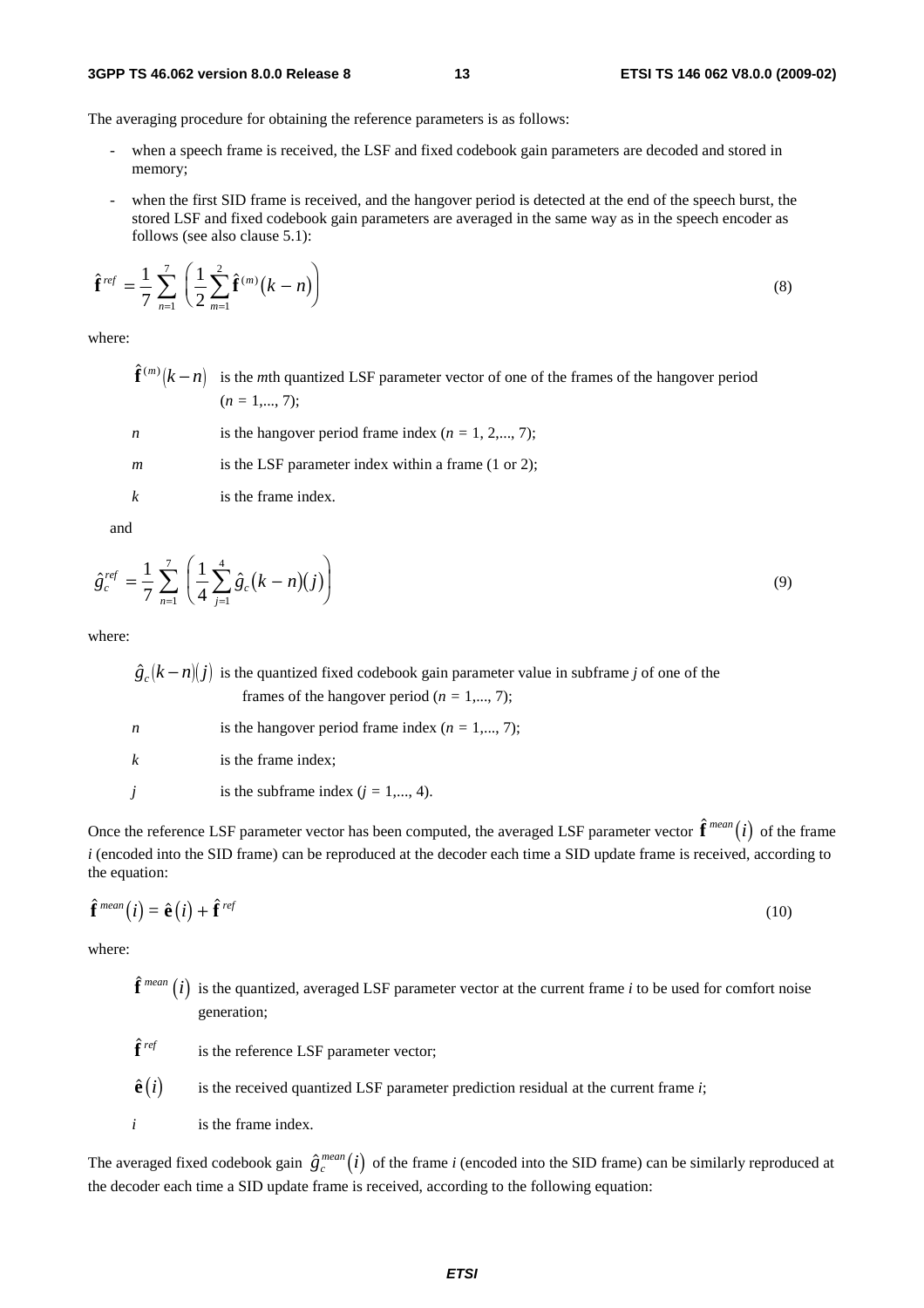3GPP TS 46.062 version 8.0.0 Release 8 ETSI TS 146 062 V8.0.0 (20)  
\n
$$
\hat{g}_c^{mean} (i) = \hat{g}_c^{ref} \cdot \hat{\gamma} (i)
$$
\n(11)

where:

- $\hat{g}_c^{mean}(i)$  is the averaged fixed codebook gain value in the current frame *i* to be used for comfort noise generation;  $\hat{\hat{g}}_c^r$ <br> $\hat{\hat{g}}_c^r$
- $\hat{g}^{ref}_{c}$  is the reference fixed codebook gain;
- $\hat{\gamma}$  (*i*) is the received quantized fixed codebook gain correction factor in the current frame *i*;
- *i* is the frame index.

#### 6.2 Comfort noise generation and updating

The comfort noise generation procedure uses the GSM Enhanced Full Rate speech decoder algorithm defined in GSM 06.60 [3].

When comfort noise is to be generated, the various encoded parameters are set as follows:

In each subframe, the pulse positions and signs of the fixed codebook excitation are locally generated using uniformly distributed pseudo random numbers. The excitation pulses take values of +1 and -1 when comfort noise is generated. The fixed codebook comfort noise excitation generation algorithm works as follows:

```
for (i = 0; i < 40; i++) code[i] = 0;
for (i = 0; i < 10; i++) {
   i = \text{random}(4);
   idx = i * 10 + I;if (random(2) == 1) code[idx] = 1;
   else \qquad \qquad code[idx] = -1; }
```

```
where:
```

|           | $code[039]$ fixed codebook excitation buffer;                            |
|-----------|--------------------------------------------------------------------------|
| random(4) | generates a random integer value, uniformly distributed between 0 and 3; |
| random(2) | generates a random integer value, uniformly distributed between 0 and 1. |

The fixed codebook gain values are those received in the SID frame.

The adaptive codebook gain values in each subframe are set to 0.

The pitch delay values in each subframe are set to 40.

The LP filter parameters used are those received in the SID frame.

The predictor memories of the ordinary LP parameter and fixed codebook gain quantization algorithms are reset when SP flag = "0", so that the quantizers start from their initial states when the speech activity begins again.

With these parameters, the speech decoder now performs the standard operations described in GSM 06.60 [3] and synthesizes comfort noise.

Updating of the comfort noise parameters (fixed codebook gain and LP filter parameters) occurs each time a valid SID frame is received, as described in GSM 06.81 [5].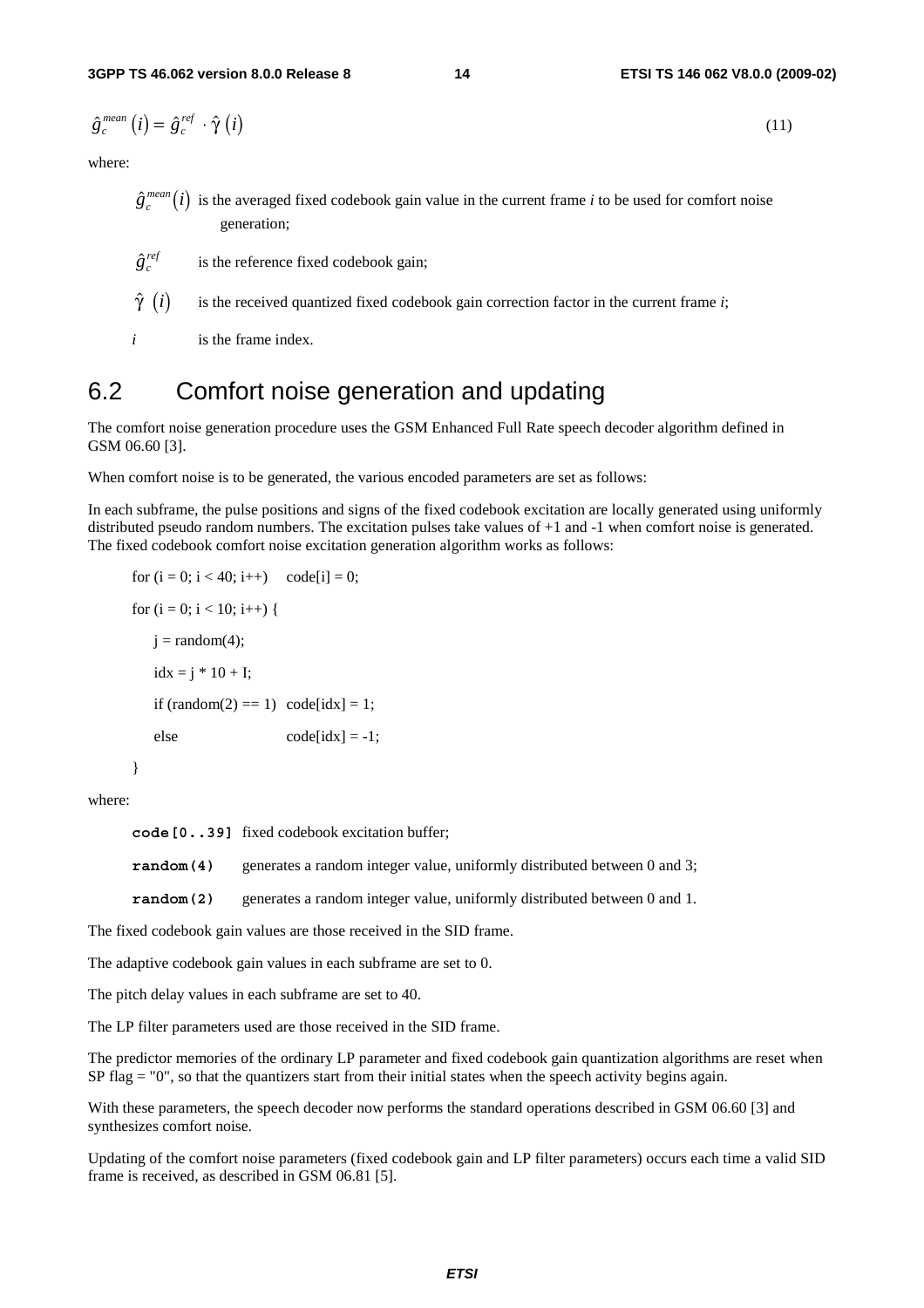When updating the comfort noise, the parameters above should preferably be interpolated over the SID update period to obtain smooth transitions.

7 Computational details

A low level description has been prepared in form of an ANSI C source code which is part of GSM 06.53 [2].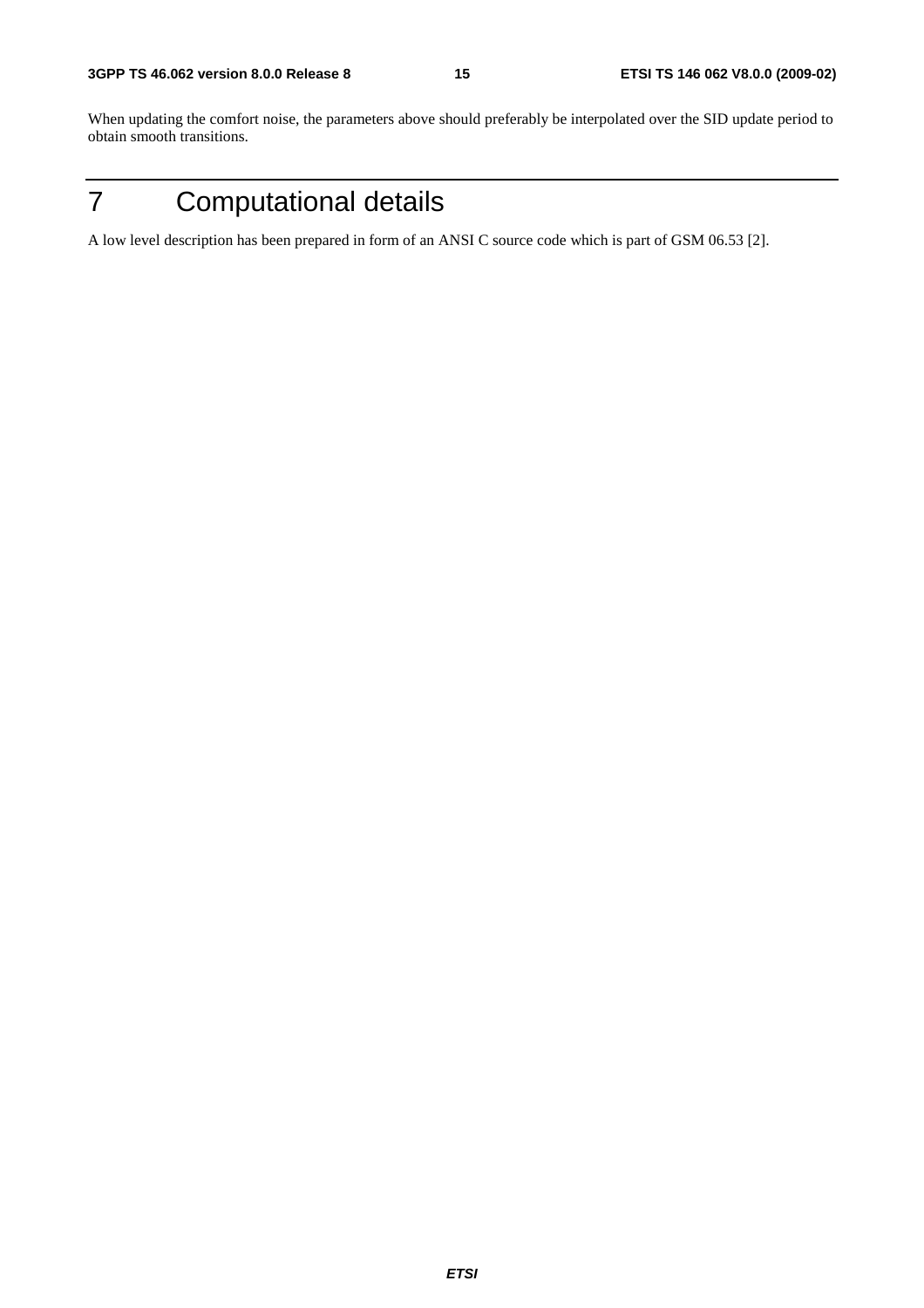### Annex A (informative): Change history

| <b>Change history</b> |              |         |                           |             |                                         |
|-----------------------|--------------|---------|---------------------------|-------------|-----------------------------------------|
| <b>SMG No.</b>        | TDoc.<br>No. | CR. No. | <b>Clause</b><br>affected | New version | <b>Subject/Comments</b>                 |
| SMG#22                |              |         |                           | 4.0.1       | <b>ETSI Publication</b>                 |
| <b>SMG#20</b>         |              |         |                           | 5.1.2       | Release 1996 version                    |
| <b>SMG#27</b>         |              |         |                           | 6.0.0       | Release 1997 version                    |
| <b>SMG#29</b>         |              |         |                           | 7.0.0       | Release 1998 version                    |
|                       |              |         |                           | 7.0.1       | Version update to 7.0.1 for Publication |
| <b>SMG#31</b>         |              |         |                           | 8.0.0       | Release 1999 version                    |
|                       |              |         |                           | 8.0.1       | Update to Version 8.0.1 for Publication |

| <b>Change history</b> |      |                 |    |  |                            |              |            |
|-----------------------|------|-----------------|----|--|----------------------------|--------------|------------|
| <b>Date</b>           | TSG# | <b>TSG Doc.</b> | CR |  | <b>Rev Subject/Comment</b> | <b>l</b> Old | <b>New</b> |
| 03-2001               | 11   |                 |    |  | Version for Release 4      |              | 4.0.0      |
| 06-2002               | 16   |                 |    |  | Version for Release 5      | 4.0.0        | 5.0.0      |
| 12-2004               | 26   |                 |    |  | Version for Release 6      | 5.0.0        | 6.0.0      |
| 06-2007               | 36   |                 |    |  | Version for Release 7      | 6.0.0        | 7.0.0      |
| 12-2008               | 42   |                 |    |  | Version for Release 8      | 7.0.0        | 8.0.0      |